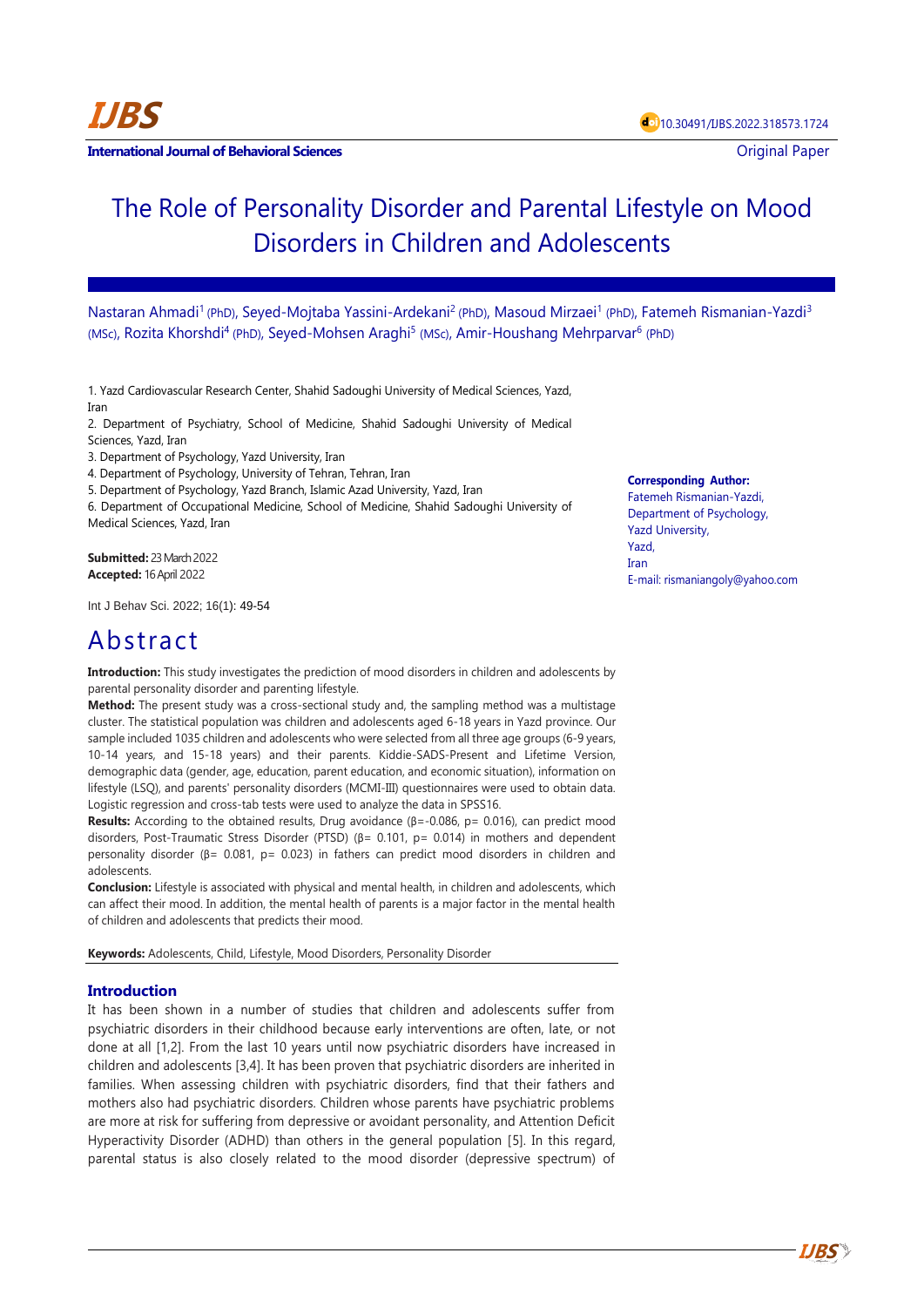offspring. In a study on the prevalence of mood disorders among children and adolescents with parents with psychiatric disorders, it was shown that there is a relationship between mother's mental disorders with mood disorders in children and adolescents [6].

The comorbidity of mood disorders has also been measured with other disorders. The most common comorbid diagnoses were ADHD, specific phobia, social anxiety disorder, separation anxiety, Generalized Anxiety Disorder (GAD), panic attacks, Pervasive Developmental Disorder (PDD), and tic disorders [6]. In this regard, other factors such as family function and family lifestyle and living environment of children and adolescents were also examined and the results showed its association with psychiatric disorders [7]. Children with depressed mothers or parents with mental disorders are more likely to be involved in depression and schizophrenia [8]. For people with mood disorders such as depression, although psychological medications and techniques can help them, lifestyle modification is also one of the effective ways to help them heal and recover more effectively [9]. Physical activity and quality of life are ways to manage mood disorders and improve health [10,11].

Studies have shown that individuals' lifestyles are effective in causing mental disorders. A study was conducted to determine the effect of lifestyle in depressed adolescents. Actually, male adolescents who had not a healthy diet and proper physical activity were more exposed in depression [12]. Also, several studies support the hypothesis that diet plays an important role in mental health, especially depression. The healthier the diet, the better mental health and lower depression [13–15]. Regular physical activity in children and adolescents reduces the symptoms of depression [16]. Physical activity can actually have a positive effect on the mental health of children and adolescents, but other factors such as the mental conditions of children and their social interactions are also important [17]. Approximately one in every five adolescents will experience a diagnosable depressive episode by the age of 18, given the significance of this period in the life span for physical, social, emotional, educational, and vocational development, the onset of mood disorder during adolescence can serve to disrupt healthy developmental trajectories. This disruption can result in persistent, adverse consequences for the adolescent across these domains. Treatment alone is unlikely to be sufficient to turn the tide of depression, due to high incidence rates and the limited effectiveness of treatments in bringing about full recovery in affected individuals. There is thus a strong imperative for prevention to reduce the burden of these disorders [18].

According to evidence, children's problems start with the family. Since the children are associated

with their parents from the beginning of birth, and parents have an influence on their thoughts and feelings in all areas of children, it is clear that if the parents have physical and psychological problems, they cannot be a good model for their children, and will as a result cause many problems in their natural growth. In addition to environmental conditions, lifestyle is another factor that affects mental health. For better understanding and identifying the effect of some factors that cause the creation of some disorders especially mood disorders between children and adolescents, more research is required about predictors, comorbidity, and the prevalence of mood disorder among children and adolescents. So, this study provides the prediction of mood disorders in children and adolescents by parental personality disorder and their lifestyle.

#### **Method**

This research was a cross-sectional study and was part of a national study. The statistical population included children and adolescents aged 6-18 years in Yazd province. The sampling method in this study was multicluster sampling. A total of 1174 people were selected. First, through the post office, 167 clusters were randomly assigned. Then we collected six samples in each cluster (three were boys and three girls), in three age groups (6 to 9, 10 to 14, 15 to 18 years) and their parents. For this purpose, 1035 children and adolescents and their parents were randomly selected from rural and urban districts in Yazd Greater Area which are located in central Iran. To compare urban and rural groups, 10% of our sample were rural and 90% of our sample were from the urban section. Inclusion criteria for this study were that the participants were Iranian and lived in Yazd province at least for one year and the age of children and adolescents should have been 6 to 18 years. The exclusion criteria were that the participants did not have severe physical and mental illnesses.

To investigate and analyze the data, SPSS 16 was used. Pearson correlation and simultaneous regression were used to analyze the study.

The tools used in this study were as follows:

**Kiddie-SADS-Present and Lifetime Version (K-SADS-PL):** Pioneering work in the assessment of child and adolescent psychiatric disorders by direct interview with the child was performed by Rutter and Graham and Herjanic and co-workers (1968). It was later developed by Charmbers in 1985. The Schedule for Affective Disorders and Schizophrenia for School-Age Children-Present and Lifetime version (K-SADS-PL) was adapted from the Present Episode version of the K-SADS (K-SADS-P) [19]. KSADS- PL is a semi-structured clinical interview to examine and assess the past and present events of children and adolescents according to DSM-IV criteria as the framework. K-SADS-PL included five scales. Mood disorders, psychotic disorders, anxiety disorders, behavioral disorders, substance abuse,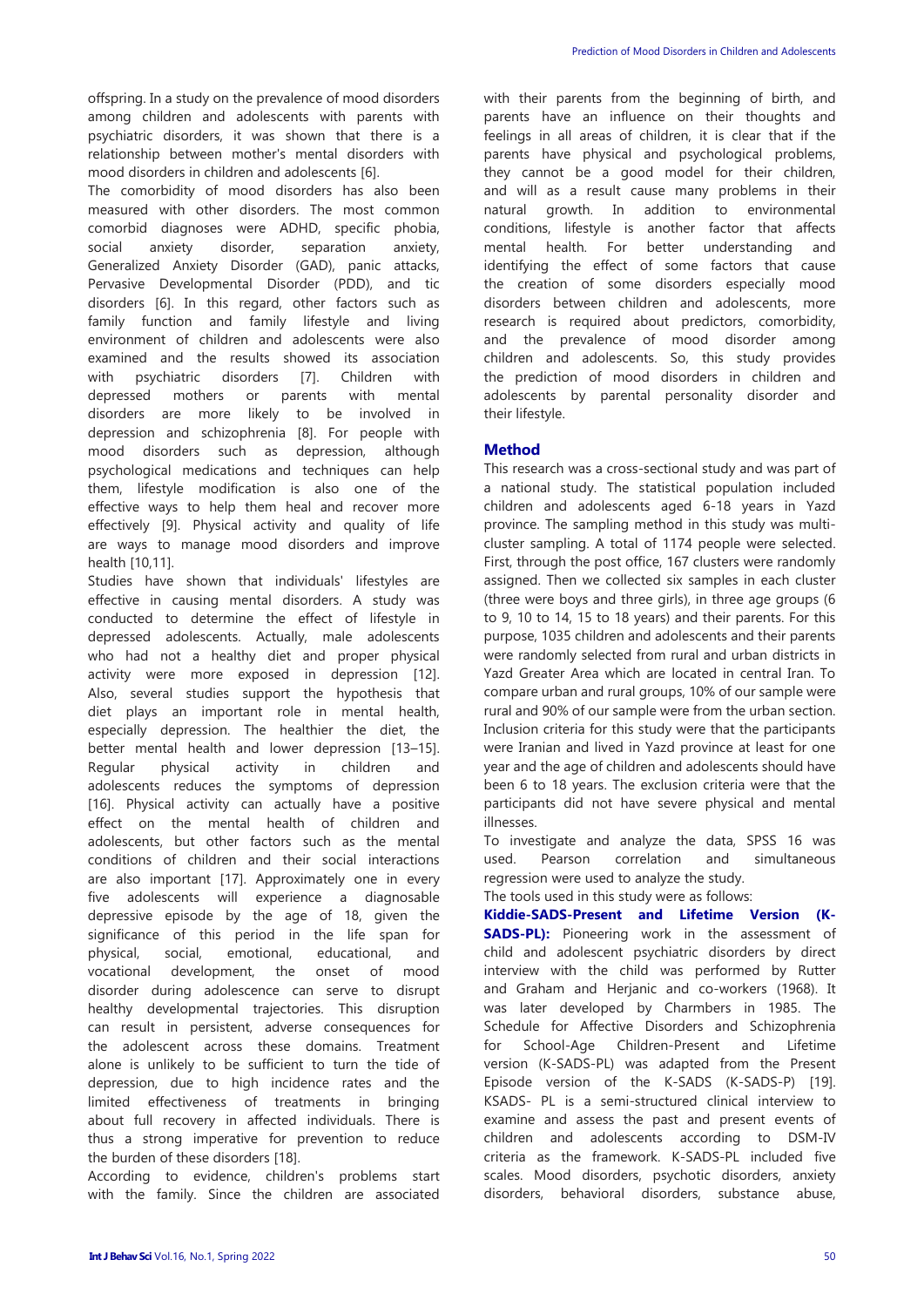and other disorders [20,21]. The majority of the items in the K-SADS-PL are scored using a 0-3 point rating scale. Scores of 0 indicate no information is available; scores of 1 suggest the symptom is not present; scores of 2 indicate subthreshold levels of symptomatology, and scores of 3 represent threshold criteria. The remaining items are rated on a 0-2 point rating scale on which 0 implies no information; 1 implies the symptom is not present; and 2 implies the symptom is present. [22]. Ghanizadeh et al. Gained the reliability and validity of this scale in their research. Based on their study, test-retest reliabilities of ADHD, ODD, and tic disorder were 0.81, 0.67, and 0.56; respectively. Inter-rater reliabilities of ADHD and ODD were 0.69 and 0.69 [23].

**Lifestyle Questionnaire (LSQ):** Lifestyle assessment questionnaire consists of 70 items, in the study by Lalie et al. (2003). The results of factor analysis showed that the lifestyle questionnaire was multidimensional and includes the following subscales: physical health, exercise and health, weight control and nutrition, illness prevention, psychological health, spiritual health, social health, drug and alcohol avoidance, accident prevention, and environmental health [24]. To assess the reliability of the questionnaire, two methods of internal consistency and re-test were used. The reliability of lifestyle components using Cronbach's alpha was 0.89 to 0.76. The reliability coefficients by the test-retest method were 0.84 to 0.94 (24). The questionnaire was based on the Likert spectrum in the range from  $0$  (= never) to  $3$  (= always). A higher score represents a better and healthier lifestyle [21].

**Millon Clinical Multiaxial Inventory - Third Edition (MCMI-III):** The MCMI is a psychological assessment tool that was designed to clinically evaluate, diagnose and treat individuals experiencing emotional and interpersonal difficulties by Millon (1994). This new version of the questionnaire shared structural characteristics with the diagnostic and statistical manual of mental disorders, fifth edition (DSM–5). It is intended for adults (18 and over) [25]. MCMI–III scale demonstrates appropriate convergent and divergent validity with other self-report measures and is reliable (r= 0.89). The MCMI-III anxiety scale also showed adequate reliability ( $r = .78$ ). MCMI–III measures of anxiety and avoidance are consistent with other measures of these constructs and may provide valuable clinical information in this regard [26]. The current version (MCMI-III) contains 175 items and has 28 separate scales, based on classes that including: 1) variability indicators, 2) clinical personality patterns, 3) severe personality pathology, 4) clinical syndrome, and 5) severe clinical syndrome which is in line with the Millone's theory.

### **Results**

Among the 1035 participants in this study, 44.1% were boys and 55.9% were girls and 38.8% were between 6 and 9 years, 31.3% were between 10 and 14 years, and 29.9% were between 15 and 18 years old. Among these, 2.7% of boys and 3.3% of girls had a mood disorder.

The descriptive statistics of variables such as the values of mean and standard deviation of variables are demonstrated in Table 1. Table 1 also depicts the Pearson correlation coefficients among the research variables.

Table 1 illustrates the correlation between sports and wellness (p=0.032), weight control and nutrition (p=0.005), drugs avoidance (p=0.039) and mood disorder. This correlation was weak and negative. Table 2 shows that there is a significant relationship between mood disorders and personality disorder in mothers (borderline, somatoform, PTSD). Table 3 reveals that there is a significant relationship between mood disorders and personality disorder in fathers (antisocial, dependent).

Simultaneous multiple regression was used to examine the prediction of personality disorder in mothers and fathers based on mood disorders analyses. According to Table 4, since the F value was acquired highly significant (p<0.01), it is indicated that a personality disorder in mother including PTSD, a personality disorder in father including dependent variables and lifestyle including drugs avoidance could explain a considerable amount of the variance in mood disorder in children and adolescents.

The contribution of each variable in predicting mood disorder has been presented in Table 5. Accordingly, the p-value of the t-test for each predictor were significant (p<0.01). In addition, it seems necessary to point out that PTSD  $(B = 0.101)$  had the highest beta coefficient which indicated that PTSD had the greatest contribution in predicting mood disorder.

| <b>Table 1.</b> Descriptive Index and Pearson Correlation Matrix of Research Variables for Lifestyle |                    |                           |                                       |                              |                             |                     |                           |                     |                              |                          |                    |
|------------------------------------------------------------------------------------------------------|--------------------|---------------------------|---------------------------------------|------------------------------|-----------------------------|---------------------|---------------------------|---------------------|------------------------------|--------------------------|--------------------|
| Mood<br><b>Disorder</b>                                                                              | Physical<br>Health | and<br>Wellness<br>Sports | 듕<br>Weight<br>Nutriti<br>ontrol<br>Ü | Preventio<br><b>Diseases</b> | gical<br>Health<br>Psycholo | Spiritual<br>Health | <u>Hea</u><br>cioal<br>တိ | oidance<br>sbn<br>δ | ㅎ<br>Accidents<br>Prevention | iromental<br>Health<br>면 | total<br>Lifestyle |
| Pearson                                                                                              | $-0.03$            | $-0.07$                   | $-0.09$                               | $-0.04$                      | $-0.04$                     | $-0.01$             | -                         | $-0.07$             | 0.01                         | $-0.04$                  | $-0.02$            |
| P                                                                                                    | 0.345              | 0.032                     | 0.005                                 | 0.172                        | 0.184                       | 0.705               | ٠                         | 0.039               | 0.619                        | 0.19                     | 0.426              |
| Mean                                                                                                 | 16.49              | 12.38                     | 13.71                                 | 16.49                        | 15.16                       | 13.62               | 15.89                     | 15.23               | 19.52                        | 17.02                    | 155.54             |
| SD                                                                                                   | 4.90               | 5.74                      | 4.48                                  | 3.14                         | 4.52                        | 4.21                | 4.09                      | 3.60                | 4.33                         | 3.54                     | 27.56              |

**Table 1.** Descriptive Index and Pearson Correlation Matrix of Research Variables for Lifestyle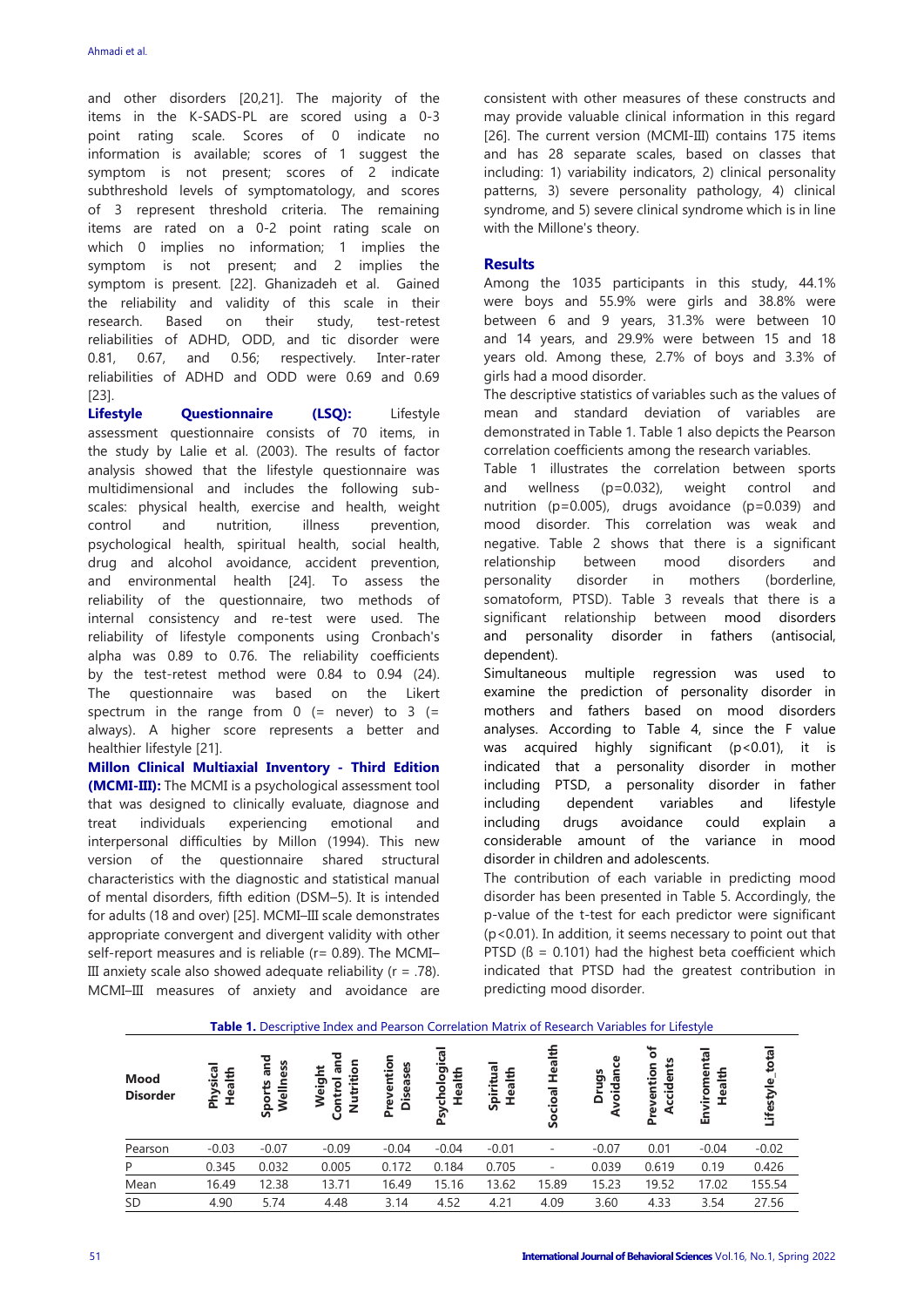**Table 2.** The Descriptive Index and Pearson Correlation Matrix of Research Variables for Maternal Personality Disorders

| <b>Mood</b><br><b>Disorder</b> | Schizoid   | Avoidant | Depressive | Dependent  | Histrionic | Narcissistic | Antisocial               | Aggressive         | Compulsive                        | Negativistic        | efeating<br>Self-<br>Ă | Schizotypal            |
|--------------------------------|------------|----------|------------|------------|------------|--------------|--------------------------|--------------------|-----------------------------------|---------------------|------------------------|------------------------|
| Pearson                        | $-0.02$    | 0.03     | 0.04       | 0.03       | 0.02       | $-0.005$     | -                        | 0.03               | $-0.04$                           | 0.06                | 0.008                  | 0.06                   |
| P                              | 0.505      | 0.399    | 0.188      | 0.277      | 0.545      | 0.893        | $\overline{\phantom{a}}$ | 0.342              | 0.245                             | 0.073               | 0.808                  | 0.084                  |
| Mean                           | 0.02       | 0.02     | 0.19       | 0.06       | 0.30       | 0.05         | $\overline{\phantom{a}}$ | 0.02               | 0.38                              | 0.07                | 0.03                   | 0.01                   |
| <b>SD</b>                      | 0.17       | 0.15     | 0.52       | 0.29       | 0.62       | 0.22         | $\overline{\phantom{0}}$ | 0.13               | 0.74                              | 0.26                | 0.20                   | 0.09                   |
| Mood<br>Disorder               | Borderline | Paranoid | Anxiety    | Somatoform | Bipolar    | Dysthymia    | Dependence<br>Alchohol   | Dependence<br>Drug | Disorder<br>Post-Traumat<br>sress | Thought<br>Disorder | Depression<br>Major    | Delusional<br>Disorder |
| Pearson                        | 0.11       | $-0.01$  | 0.06       | 0.08       | $-0.006$   | 0.01         | $-0.006$                 | $-0.006$           | 0.13                              | 0.04                | $-0.01$                | $-0.01$                |
| P                              | 0.001      | 0.684    | 0.075      | 0.012      | 0.862      | 0.727        | 0.862                    | 0.862              | 0.001                             | 0.225               | 0.697                  | 0.776                  |
| Mean                           | 0.02       | 0.01     | 0.04       | 0.03       | $\Omega$   | 0.06         | $\mathbf{0}$             | $\Omega$           | 0.01                              | 0.01                | 0.01                   | $\Omega$               |
| <b>SD</b>                      | 0.15       | 0.10     | 0.23       | 0.19       | 0.03       | 0.31         | 0.03                     | 0.03               | 0.14                              | 0.12                | 0.07                   | 0.08                   |

**Table 3.** The Descriptive Index and Pearson Correlation Matrix of Research Variables for Father's Personality Disorders

| Mood<br><b>Disorder</b> | Schizoid   | Avoidant     | Depressive | Dependent  | Histrionic | Narcissistic | Antisocial             | Aggressive         | Compulsive                | Negativistic        | efeating<br>Self-<br>۵ | Schizotypal            |
|-------------------------|------------|--------------|------------|------------|------------|--------------|------------------------|--------------------|---------------------------|---------------------|------------------------|------------------------|
| Pearson                 | 0.06       | $-0.02$      | 0.04       | 0.09       | 0.04       | $-0.001$     | 0.07                   | 0.06               | $-0.003$                  | 0.01                | $-0.02$                | $-0.02$                |
| P                       | 0.074      | 0.544        | 0.255      | 0.008      | 0.216      | 0.979        | 0.033                  | 0.058              | 0.939                     | 0.729               | 0.483                  | 0.562                  |
| Mean                    | 0.01       | 0.01         | 0.08       | 0.01       | 0.53       | 0.04         | $\mathbf{0}$           | 0.02               | 0.47                      | 0.03                | 0.02                   | 0.01                   |
| <b>SD</b>               | 0.09       | 0.12         | 0.35       | 0.13       | 0.71       | 0.22         | 0.08                   | 0.15               | 0.67                      | 0.17                | 0.13                   | 0.11                   |
| Mood<br>Disorder        | Borderline | Paranoid     | Anxiety    | Somatoform | Bipolar    | Dysthymia    | Dependence<br>Alchohol | Dependence<br>Drug | Traumat<br>Post-<br>sress | Thought<br>Disorder | Depression<br>Major    | Delusional<br>Disorder |
| Pearson                 | $-0.02$    | $-0.01$      | $-0.02$    | 0.02       | 0.01       | 0.001        | $-0.009$               | $-0.01$            | $-0.01$                   | 0.02                | $-0.006$               | $-0.006$               |
| P                       | 0.492      | 0.728        | 0.456      | 0.480      | 0.596      | 0.980        | 0.806                  | 0.621              | 0.636                     | 0.429               | 0.862                  | 0.862                  |
| Mean                    | 0.02       | $\mathbf{0}$ | 0.04       | 0.02       | 0.02       | 0.04         | $\mathbf 0$            | 0.01               | 0.01                      | 0.02                | $\mathbf{0}$           | $\mathbf{0}$           |
| <b>SD</b>               | 0.17       | 0.07         | 0.24       | 0.15       | 0.18       | 0.25         | 0.04                   | 0.14               | 0.11                      | 0.13                | 0.07                   | 0.07                   |

|           | Table 4. Simultaneous Multiple Regression Predicting Mood Disorder Based on Lifestyle |                       |                   |                     |                                                                              |       |  |       |  |  |  |
|-----------|---------------------------------------------------------------------------------------|-----------------------|-------------------|---------------------|------------------------------------------------------------------------------|-------|--|-------|--|--|--|
|           | <b>Variables</b>                                                                      | <b>Sum of squares</b> | Degree of freedom | <b>Mean squares</b> | R                                                                            | $R^2$ |  |       |  |  |  |
|           | Regression                                                                            | 0.52                  |                   | 0.17                | 0.02<br>0.15<br>629<br>0.001<br>4.89<br>0.01<br>0.10<br>0.11<br>0.01<br>3.49 |       |  |       |  |  |  |
| Mother    | Residual                                                                              | 22.76                 | 813               | 0.02                |                                                                              |       |  |       |  |  |  |
| Father    | Regression                                                                            | 0.27                  |                   | 0.13                |                                                                              |       |  | 0.008 |  |  |  |
|           | Residual                                                                              | 23.01                 | 814               | 0.02                |                                                                              |       |  |       |  |  |  |
|           | Regression                                                                            | 0.29                  |                   | 0.09                |                                                                              |       |  | 0.015 |  |  |  |
| Lifestyle | Residual                                                                              | 22.99                 | 813               | 0.02                |                                                                              |       |  |       |  |  |  |

|           | <b>Table 5.</b> Statistical Features of Psychological Mood Disorder Based on Lifestyle |                            |         |      |       |  |  |  |  |  |
|-----------|----------------------------------------------------------------------------------------|----------------------------|---------|------|-------|--|--|--|--|--|
|           | <b>Predictor Variables</b>                                                             | $(unstandardized)$ $\beta$ |         |      | P     |  |  |  |  |  |
|           | <b>Borderline</b>                                                                      | 0.07                       | 0.07    | 1.76 | 0.078 |  |  |  |  |  |
| Mother    | Somatoform                                                                             | 0.009                      | 0.01    | 0.24 | 0.806 |  |  |  |  |  |
|           | Post-Traumat Sress Disorder                                                            | 0.11                       | 0.10    | 2.47 | 0.014 |  |  |  |  |  |
| Father    | Dependent                                                                              | 0.10                       | 0.08    | 2.27 | 0.023 |  |  |  |  |  |
|           | Antisocial                                                                             | 0.11                       | 0.05    | 1.62 | 0.104 |  |  |  |  |  |
|           | Sports and Wellness                                                                    | $-0.01$                    | $-0.48$ | 1.01 | 0.313 |  |  |  |  |  |
| Lifestyle | Weight Control and Nutrition                                                           | $-0.006$                   | $-0.02$ | 0.50 | 0.613 |  |  |  |  |  |
|           | Drugs Avoidance                                                                        | $-0.02$                    | $-0.08$ | 2.42 | 0.016 |  |  |  |  |  |

## **Discussion**

There are many factors that affect mood disorders in children and adolescents and can predict these disorders. Among these factors that have been mentioned in various studies are parental personality disorders and their lifestyle [27–33]. So this study was a cross-sectional study to predict mood disorders in children and adolescents with parental personality disorders and their lifestyles. The findings of this study also indicated that drug avoidance in parents could predict reverse mood disorder among children and adolescents. The findings of the current study are in agreement with the results of previous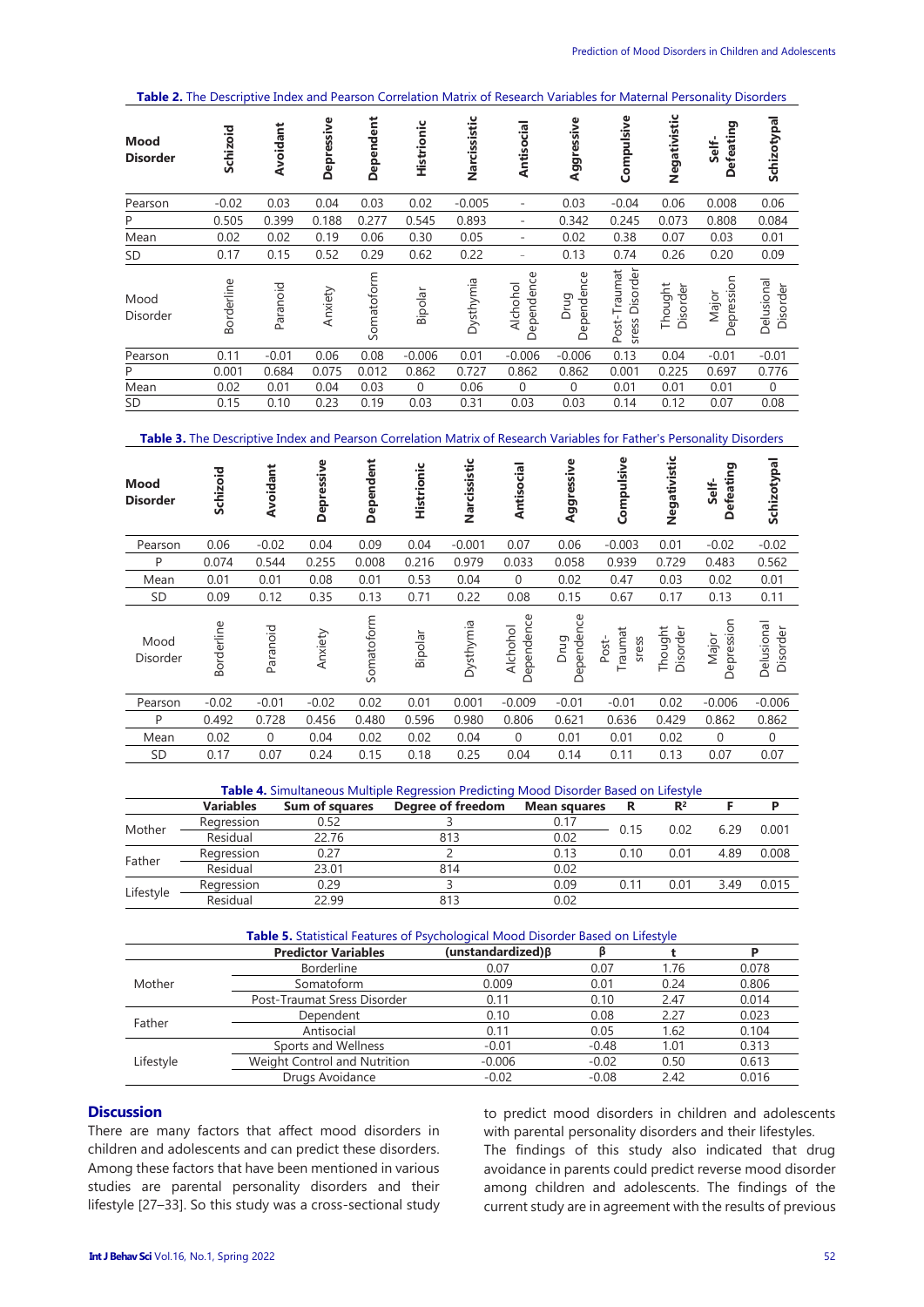studies [28,29]. These studies have demonstrated that mood disorder could be negatively predicted by drug avoidance. Drug avoidance, which is one of the sub-scales of lifestyle, can reverse predict mood disorders. Also, paternal with antisocial and substance-dependent disorder increase behavioral disorders and mood disorders in children. Also, the presence of substance abuse in parents can increase these disorders. Children whose fathers are drug dependent and have an antisocial anxiety disorder are more likely to suffer from psychiatric disorders, especially boys, it seems that children who live with a parent with poor emotional health, are more likely to have mood or anxiety disorder and behavioral disorder [29].

On the other hand, the results showed that fathers with dependent personality disorder predicted mood disorders in children and adolescents. To explain these findings, theoretical models suggest that in these parents, excessive control may not give the child the opportunity to develop autonomy, thereby undermining a sense of self-efficacy that increases vulnerability to anxiety disorder and depression.

Consistent with this analysis is evidence that parental influence, control and, overprotection, and parenting characteristics, are specifically related to depression [30, 31].

In this study, PTSD could predict mood disorder among children and adolescents which was consistent with previous findings [31,32]. Prior studies highlighted that anxiety and depressive symptoms are the potential risk factor for later depression. Research on mental health and parent-child interactions has largely focused on depressive symptoms with less attention given to other forms of mental illness such as PTSD. Maternal PTSD increases parenting problems, child maladjustment, and adolescent-reported negative family relations, independent of maternal depression. Thus, PTSD symptoms may have a distinct impact on parent-child relationships that are not captured in studies of depression [33,34]. Mental health symptoms can be associated with reduced quality and quantity of childparent interactions as well as children's mental health. The family burden associated with parental mental illness can be a major source of anxiety and reduced quality of life in children and adolescents. Especially when the mother has PTSD symptoms, the quality of her relationship with the family decreases and, she cannot have an emotional relationship with the child and adolescent, and it aggravates the symptoms of mood disorders in them [35].

#### **Conclusion**

Personality disorder symptomatology is characterized by interpersonal problems and emotional dysregulation, which may affect offspring of parents with personality disorder symptoms. In this study, several factors of mood disorders among children and adolescents were predicted, including parental personality disorders and their lifestyle. Notably, though, studies are needed to discern whether parental PDs forecast symptoms of psychiatric disorders in offspring during their childhood years and whether such prospective relations obtain after accounting for common causes. Therefore, a comprehensive approach should be taken to the problems of children and adolescents. Consideration should be given to the environment and psychological characteristics of their parents when diagnosing, treating, and intervening.

This study was conducted in the center of the province. The implementation of this plan in other cities of Yazd province will make a more accurate estimation of the psychiatric disorders in children and adolescents.

#### **Conflict of Interest**

The authors have no conflicts of interest.

#### **Ethical Approval**

Consent letters were signed by the parents of participants under the age of 15 and the children over the age of 15 signed it themselves. All information in this research was kept confidential. Also, children and adolescents who are diagnosed with any psychiatric disorders were advised for psychiatry/psychology consultation. The study's protocol was approved by the National Institute for Medical Research Development (NIMAD's) ethics committee (ethical code: IR .NIMAD .REC. 1395 .001), grant number 940906**.**

#### **Acknowledgement**

The authors would like to thank the NIMAD for financially supporting this study and also the children and their families for their participation.

#### **References**

- 1. Thapar A, Collishaw S, Pine DS, Thapar AK. Depression in adolescence. Lancet. 2012;379(9820):1056-67. [10.1016/S0140-6736\(11\)60871-4](doi:%2010.1016/S0140-6736(11)60871-4)
- 2. Catalano RF, Fagan AA, Gavin LE, Greenberg MT, Irwin CE, Ross DA, et al. Worldwide application of prevention science in adolescent health. Lancet. 2012;379(9826):1653-64. [doi:10.1016/S0140-](doi:10.1016/S0140-6736(12)60238-4) [6736\(12\)60238-4](doi:10.1016/S0140-6736(12)60238-4)
- 3. Achenbach TM, Rescorla LA, Ivanova MY. International epidemiology of child and adolescent psychopathology i: Diagnoses, dimensions, and conceptual issues. J Am Acad Child Adolesc Psychiatry. 2012;51(12):1261-72. [doi.org/10.1016/j.jaac.2012.09. 010](file:///C:/Users/zfarhangi/Downloads/doi.org/10.1016/j.jaac.2012.09.%20010)
- Rescorla L, Ivanova MY, Achenbach TM, Begovac I, Chahed M, Drugli MB, et al. International epidemiology of child and adolescent psychopathology II: Integration and applications of dimensional findings from 44 societies. J Am Acad Child Adolesc Psychiatry. 2012;51(12)[. doi: 10.1016/j.jaac.2012.09.012](doi:%2010.1016/j.jaac.2012.09.012)
- 5. Middeldorp CM, Wesseldijk LW, Hudziak JJ, Verhulst FC, Lindauer RJL, Dieleman GC. Parents of children with psychopathology: psychiatric problems and the association with their child's problems. Eur Child Adolesc Psychiatry. 2016;25(8):919–2[7.doi:10. 1007/s00787-015-0813-2](doi:10.%201007/s00787-015-0813-2)
- 6. Karacetin G, Arman AR, Fis NP, Demirci E, Ozmen S, Hesapcioglu ST, et al. Prevalence of Childhood Affective disorders in Turkey: An epidemiological study. J Affect Disord. 2018;238:513–21. [doi:](doi:%2010.1016/j.jad.2018.05.014.)  [10.1016/j.jad.2018.05.014](doi:%2010.1016/j.jad.2018.05.014.)
- 7. García-Huidobro D, Puschel K, Soto G. Family functioning style and health: Opportunities for health prevention in primary care. Br J Gen Pract. 2012;62(596):198–203. [doi: 10.3399/bjgp12X630098](doi:%2010.3399/bjgp12X630098)
- 8. Taka-Eilola (nèe Riekki) T, Veijola J, Murray GK, Koskela J, Mäki P. Severe mood disorders and schizophrenia in the adult offspring of antenatally depressed mothers in the Northern Finland 1966 Birth Cohort: Relationship to parental severe mental disorder. J Affect Disord [Internet]. 2019;249(January):63–72. Available from: [https://doi.org/ 10.1016/j.jad.2019.02.011](https://doi.org/%2010.1016/j.jad.2019.02.011)